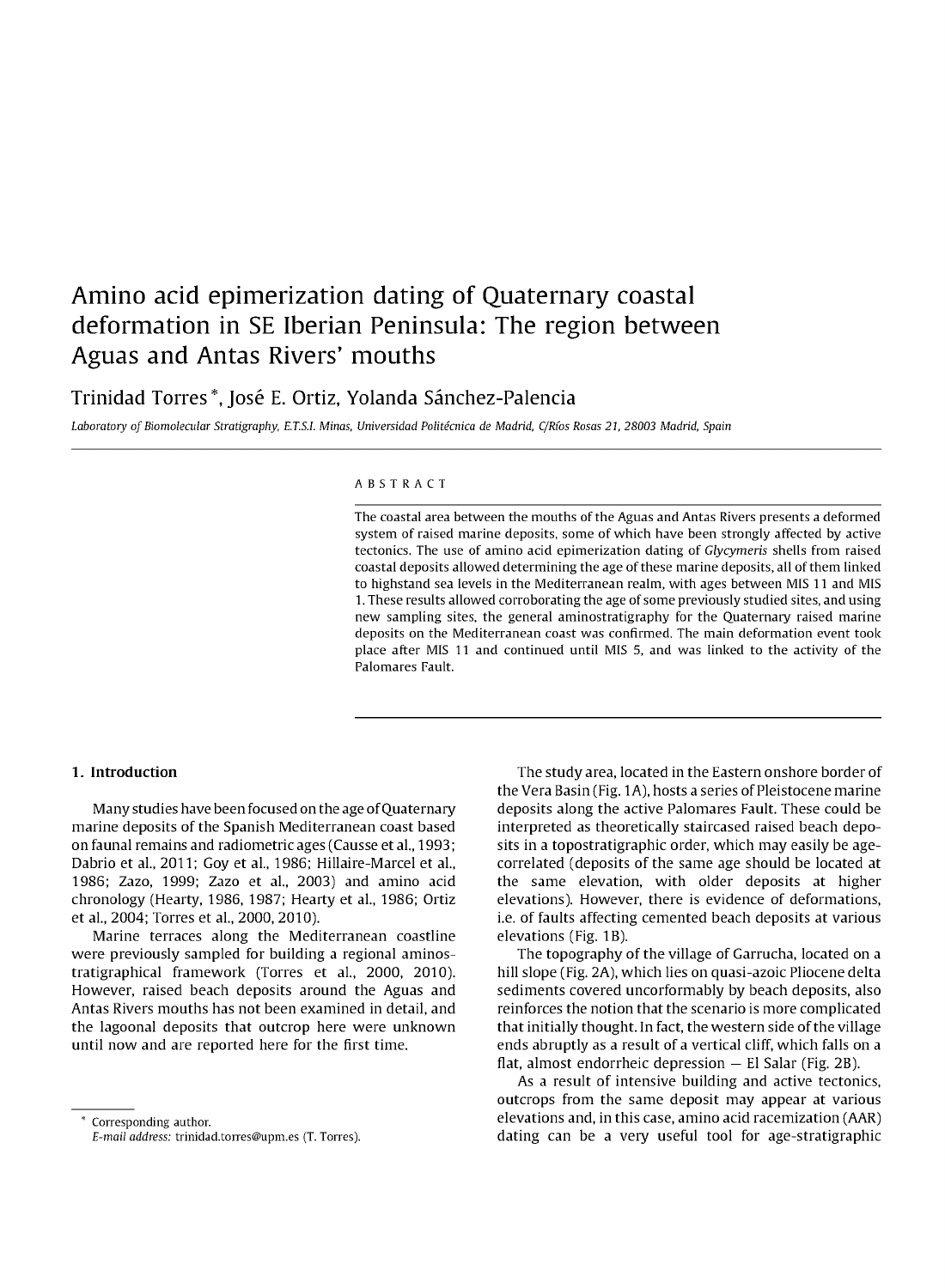

Fig.l. A. Geographical setting Garrucha (other localities cited in the paper are also shown: 1, Roquetas de Mar; 2, Pozo del Esparto; 3, La Marina-Santa Pola; 4, Cabo de Huertas). B. Geological setting with the position of the localities. Contour lines with S-m equidistance.

correlation (Belluomini et al., 1986; Demarchi et al., 2015; Hearty, 1986, 1987; Hearty et al., 1986; Miller et al., 1986; Torres et al., 2000, 2006, 2010; Wehmiller, 1982). AAR was used here:

- to establish a reliable chronological framework for the coastal deposits around the mouths of the Aguas and Antas rivers. For this purpose, we used shells from the bivalve *Glycymeris,* which are abundant in Mediterranean raised deposits;
- the paleogeographical reconstruction was completed by comparison of AAR ages from the lagoonal deposits near the mouth of Antas River (Figs. lB and 2B) drilled in 2009 for geotechnical purposes (SRA borehole);
- $\bullet$  in addition, we discuss the influence of tectonic activity, very important during the Quaternary, according to previous works (Booth-Rea et al., 2004; Martínez-Díaz and Hernández-Enrile, 2004; Silva et al., 2003; Stokes, 2008).

# 2. Geological setting

#### *2.1. Tectonic* framework

A series of studies have been devoted to the active tectonics-controlled evolution of the Neogene basins of the Betic realm (Mather, 1991; Sanz de Galdeano and Vera, 1992; Silva et al., 1993; Stokes, 1997; Stokes and Mather,

2003; Viseras, 1991). Adjacent to the study area, in the Huércal-Overa Basin (Fig. 1A), intense Plio-Pleistocene tectonic activity linked to faults has been described (García-Meléndez, 1993; García-Meléndez et al., 2003), which decreased during Middle Pleistocene times.

One of these basins with an intense tectonic control is the Vera Basin, where the study area is located. The Vera Basin developed within the Internal Zone of the Betic Cordillera (Sanz de Galdeano and Vera, 1992).

The basin infill consists of marls, siltstones, sandstones, and conglomerates of Miocene-Pliocene age. Völk and Rondeel (1964) established the first Pliocene-Pleistocene stratigraphy of the basin and an extensive review of the Vera Basin evolution was provided by Stokes (2008). During Pliocene-Early Pleistocene times, the basin was inverted (Stokes, 2008) and functioned as a continental basin, sedimentation being controlled by coalescent alluvial fans that fed a playa lake.

From a geodynamical point of view, the Vera Basin is placed along the Eastern Betic Shear Zone (Silva et al., 1993) or the Trans-Alboran Shear Zone (De Larouzière et al., 1988), next to three important active faults (Fig. 1A): Carboneras Fault, Palomares Fault and Corredor de las Alpujarras Fault (Bousquet, 1979; Gracia et al., 2006). The activity of these faults explains the current seismicity of the zone (Instituto Geográfico Nacional, 2001; Marín-Lechado et al., 2005; Masana et al., 2004), the Palomares Fault being responsible for the earthquake of 1518.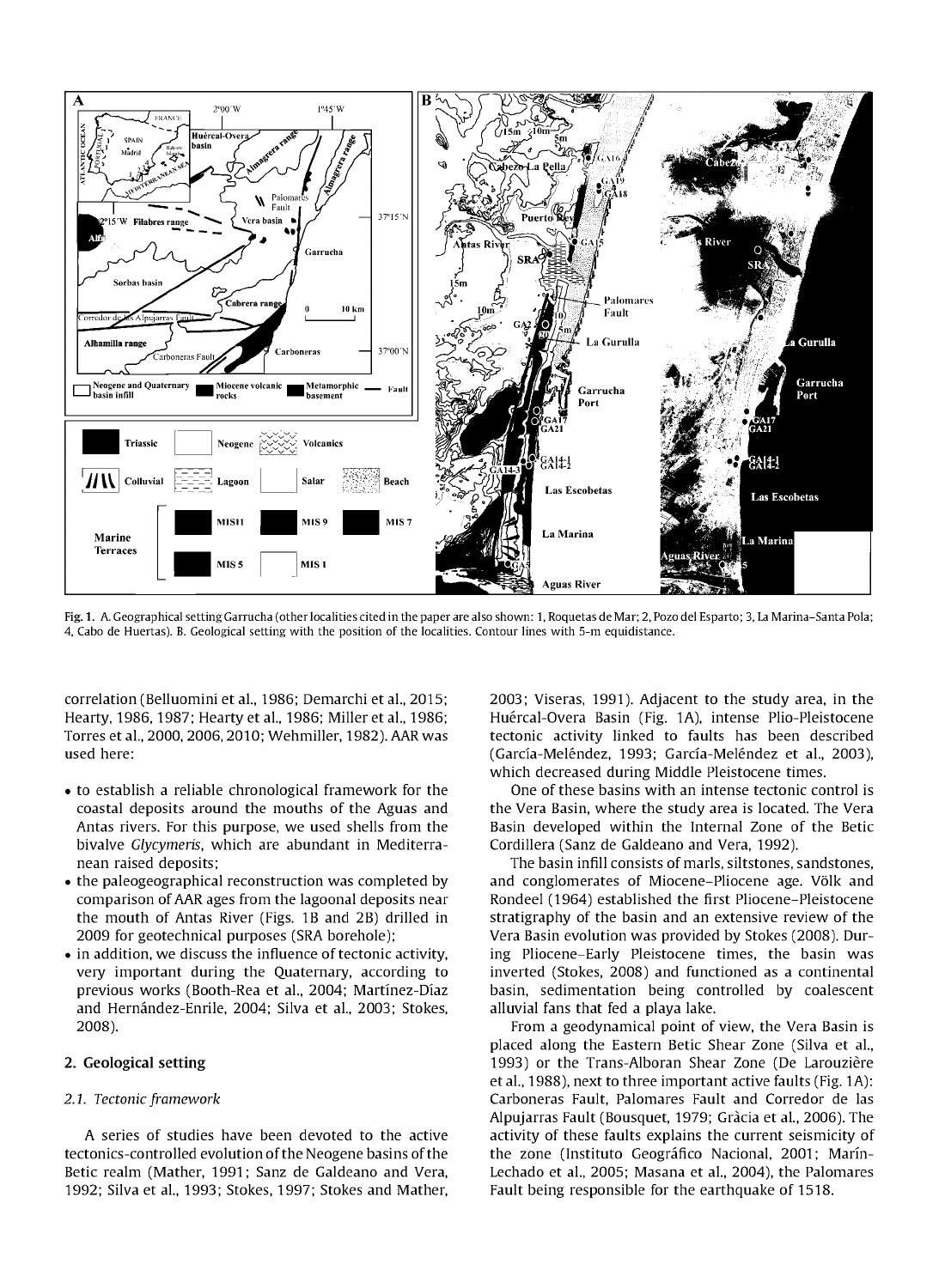

Fig.2. Selected pictures ofthe localities. A. GAS during resort building on Pliocene marls. B. Eastwards view ofthe fault-controlled steeped western limit of the Garrucha village, at the top GA2 overlies Upper Pliocene sediments, whereas the ancient lagoon formed at the MIS Se (El Salar) is at the foot. C. Open faults affecting GA14-1 carpeted by caliche. D. Pliocene deposits strongly brecciated due to the effect of satellite faults (La Gurulla fault) of the Palomares Fault. E. Northward Panoramic picture showing GA14-2 deposits at the front and GA14-3 at the back, just under the Castillo de las Escobetas. F. Coarse conglomerates with high amounts of Glycymeris shells (GA14-3), which lie unconformably over azoic fine-grained conglomerates and sandstones of Pliocene age. Caliche-carpeted fault plains (F) are marked.

The Palomares Fault appeared to control the marine/ terrestrial boundary, although Stokes (2008) indicates a lack of information in the present-day coastal line. According to Stokes (2008, p. 204), from the Pleistocene to the recent times, alluvial deposits have dominated, and near the Antas River's mouth the terrace levels have become fragmentary. Thus, along the Carboneras Fault zone, S-10m of vertical offset across Tyrrhenian age marine deposits are common (Bell et al., 1997). During the last 100 ka, vertical slip rates of 0.05-0.1 mm/yr have been estimated for this fault.

In addition, a number of studies have focused on determining the drainage network development and incision rates (Schulte et al., 2008). The offshore geomorphology reveals that at present the Vera Basin extends eastwards underwater, marking a very narrow continental talus connecting to deeper sea zones through a deeply incised stepped talus (Díaz del Río Español and Fernández Salas, 2005; Rey and Díaz del Río, 1983; Sanz Alonso et al., 2002).

#### *2.2. Local geology*

The study zone is located between Cabrera Sierra to the south and Almagrera Sierra to the north, both made of dolostones and schists (Fig. 1A). The area can be divided into two well-differentiated zones: inland and coastal *sensu stricto.*

#### *2.2.1. Inland*

This zone consists of a flat plain made ofblack mud with patches caused by salt (mostly gypsum) efflorescence development and a thriving halophylous plant carpet. This zone floods during heavy storms because of the poor drainage capacity of the Antas River (El Salar, Figs. 1Band 2A). The depression is closed to the south by dolostones and schists of the Nevado-Filabride complex of Triassic age (Marín Vivaldi et al., 1973). To the west there are smoothed hummocks developed in marls and sands of Pliocene age. To the north, the depression boundary consists of low hills formed by Pliocene sediments and volcanic rocks of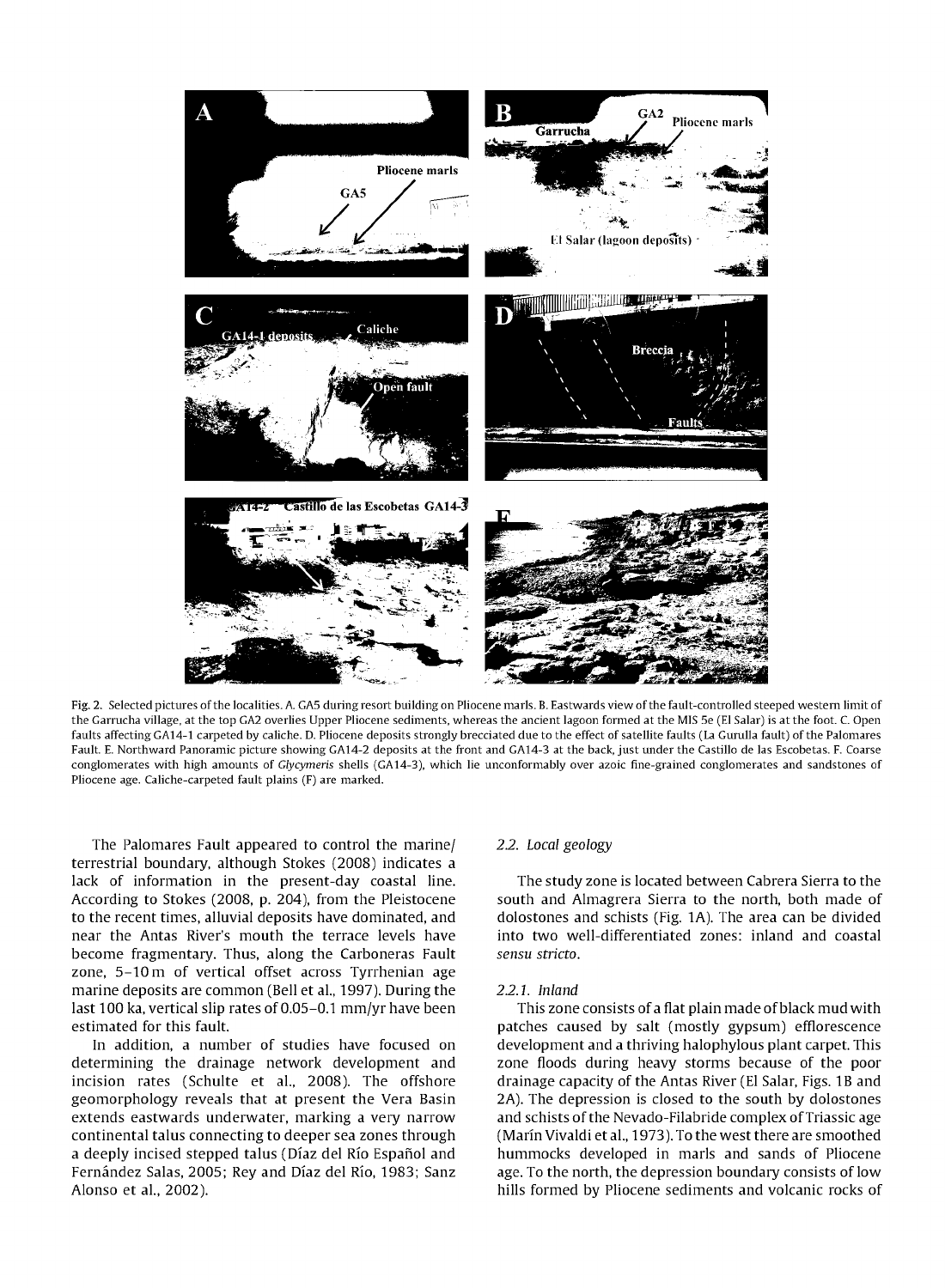Cenozoic age. The southern border is characterized by the stepped-back of the Garrucha village (conglomerates, sands and marls of Pliocene age capped by Pleistocene raised coastal deposits) (Fig. 2B). An isolated *mesa* (Cabezo La Pella), also capped by Pleistocene raised marine deposits, marks the north boundary of the studied area  $(GA16 - see Fig. 1B).$ 

# *2.2.2. Coastal fringe*

Many staircase coarse-grained marine terraces outcrop at several elevations (Fig. 1B, Table 1 in Supplementary information). This zone spans from the mouth of the Aguas River to the south, an ephemeral stream that during the dry season (most of the year) shows a dry perimeter, to a small brackish water body (lagoon) seaward, which is closed by a wave-generated bar. During flashflood periods, the bar is eroded and large amounts of clastic sediments and drifted plant debris reach the sea.

Near the Aguas River's mouth, a paleocliff-abrasion platform and two raised beach deposits (GAS), now destroyed as a result of the construction of a resort, attest to the ancient position of the shoreline. The present-day beach between the Aguas River and the Castillo de las Escobetas area lies on strongly cemented *Persististrombus latus* and *Glycymeris* bearing conglomerates and sandstones (GA14-1). lt is important to mention that in the past, *P. latus* was usually referred to as *Strombus bubonius* Lamarck 1822, although *Strombus latus* Gmelin 1791 is the senior synonym. However, according to the recent taxonomic revisions of *Strombus* species undertaken by Kronenberg and Lee (2007) and Harzhauser and Kronenberg (2008), this gastropod belongs to the genus *Persististrombus.*

These P. latus-bearing deposits reappear north of the Antas river mouth as a conglomerate strip of 13 m aboye sea level at its top (GA15).

The Castillo (castle) de las Escobetas was built on a retreating cliff developed on raised coastal deposits of Pleistocene (GA14-2, GA14-3) and Pliocene age. The village of Garrucha lies on a series of staircase marine deposits at different elevations (GA2 in the upper part and GA17, GA21 at the foot).

Northwards of Garrucha, there is another flat depression made of lagoonal fine-grained sediments, close to the Antas River's banks near its mouth, in which the SRA borehole was drilled (Fig. 1B).

North of the Antas River's mouth, sewage trenches allowed the observation of sub-recent shell beds (GA18, GA19). The study area ends in the deposits 29 m aboye sea level that belong to the Cabezo de la Pella hill (GA16).

North of the Antas river thalweg, long and wide Holocene sandy beach deposits develop in front of the raised Pleistocene deposits of Puerto Rey resort (GAS) that rest on the slope of the Cabezo de la Pella hill. Recent erosion affected a part of the Pleistocene raised marine deposits at Puerto Rey.

Overall, geographical and physiographical data show that the raised coastal deposits in the area are very dissimilar from the long and continuous sand and gravel stripes described in other parts of the Mediterranean coast (Bordoni and Valensine, 1998) or elsewhere (Murray-Wallace, 1995; Murray-Wallace et al., 1998). They are discontinuous outcrops, their discontinuities being due to active tectonics, building, and erosion.

# 3. Material and methods

## *3.1. Sampling*

Sampling was focused on the marine raised beach deposits along the coast around the Aguas and Antas Rivers' mouths and adjacent areas (Fig. 1B, Table 1 in Supplementary information). Every effort was made to recover deep samples (50cm to 1.5 m) in order to avoid surface contamination and to minimize the influence of air temperature. In fact, burial depth has been shown to affect the extent of racemization/epimerization (Torres et al., 2000; Wehmiller, 1977, 1982). Sampling was facilitated because of the presence of the trenches dug for building foundations. Surprisingly, the coarse sands and gravel were loosely cemented or non-cemented, thus allowing samples to be hand-picked. When this was not possible, samples from strongly cemented conglomerate beds were recovered after previous removal of the superficial crust. In this case, samples were extracted with a hammer and a chisel (GAS, GA14-1, GA14-2, GA14-3).

Only *Glycymeris* sp. shells were recovered, which are present in all raised beach deposits in the Mediterranean realm, with rare exceptions (cf. Hearty, 1986, 1987; Hearty et al., 1986; Torres et al., 2010). The number of *Glycymeris* samples from each locality is shown in Table 2 in Supplementary information, although some isoleucine epimerization values of some localities had been obtained previously (Torres et al., 2000, 2010). For AAR, a hollow diamond drill was used to remove a discoid sample (8 mm in diameter) from an area close to the beak of the shells to reduce variability, as Hearty et al. (1986) observed variations of 30% in p-alle/L-lle values from different parts of *Glycymeris* shells. Given the chalky appearance of some old samples, the outermost and innermost parts of the core were rejected in order to avoid the zones most prone to contamination. In some cases, the outer and inner shell layers, with distinct aragonite crystal arrangements, spontaneously cleaved. However, peripheral parts with visible weathering, approximately 20-30%, were removed after chemical etching with 2N HCl. Afterwards, 10-20 mg of sample was taken.

#### *3.2. AAR analysis*

Amino acid concentrations and ratios were quantified using RP-HPLC, following the sample preparation protocol described by Kaufman and Manley (1998) and Kaufman (2000). This procedure involves sample hydrolysis, which was performed under an  $N_2$  atmosphere in 20  $\mu$ L/mg 7M HCl for 20 h at 100 $^{\circ}$ C. The hydrolysates were evaporated to dryness in *vacuo*, and then rehydrated in 10  $\mu$ L/mg 0.01M HCl with 1.5 mM sodiumazide and 0.03 mM L-homo-arginine (internal standard). Samples were injected in an Agilent-1100 HPLC, equipped with a fluorescence detector. Excitation and emission wavelengths were programmed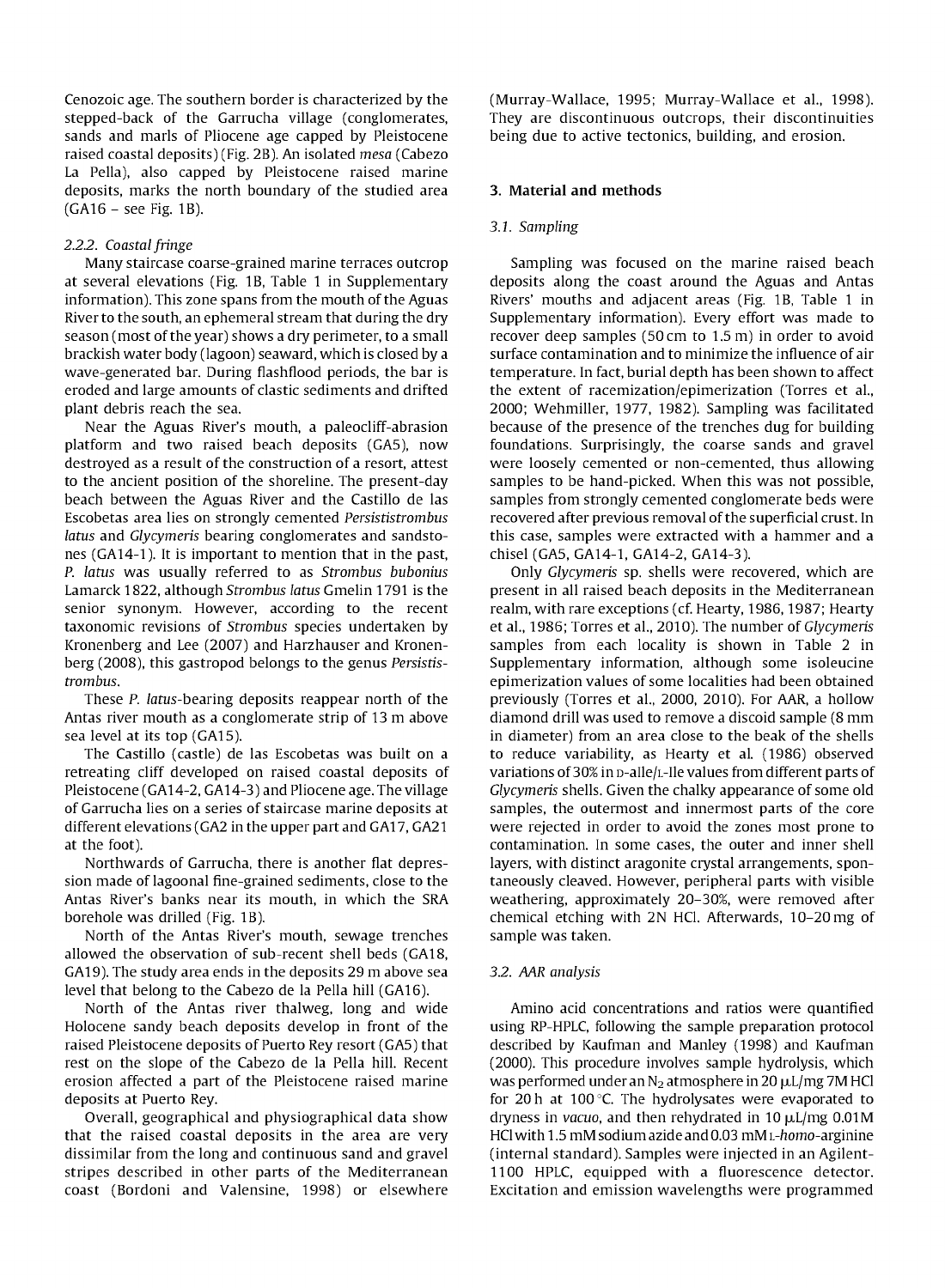at 335 nm and 445, respectively. A Hypersil BOS C18 reverse-phase column (5  $\mu$ m; 250  $\times$  4 mm i.d.) was used for the analysis.

Oerivatization took place before injection by mixing the sample  $(2 \mu L)$  with the pre-column derivatization reagent (2.2  $\mu$ L), which comprised 260 mM isobutyryl-Lcysteine (chiral thiol) and 170 mM o-phthaldialdehyde, dissolved in 1.0 M potassium borate buffer solution at pH *1004.* Eluent A consisted of 23 mM sodium acetate with 1.5 mM sodium azide and 1.3 micraM EOTA, adjusted to pH 6.00 with 10M sodium hydraxide and 10% acetic acid. Eluent Bwas HPLC-grade methanol and eluent Cconsisted of HPLC-grade acetonitrile. A linear gradient was performed at 1.0 mL/min and 25  $\degree$ C, from 95% eluent A and 5% eluent B upon injection to 76.6% eluent A, 23% eluent B, and *004%* eluent Cat min 31.

Although more than one amino acid is generally used for AAR dating, isoleucine epimerization values ( $p$ -alle $/$ Llle) in *Glycymeris* shells were chosen for the relative dating of the raised marine deposits because these values better discriminate between sites than those of glutamic acid and aspartic acid (Torres et al., 2000, 2013). In fact, isoleucine epimerization values have been widely used alone for dating Mediterranean raised deposits (Belluomini et al., 1986; Hearty, 1986, 1987; Hearty et al., 1986), and according to Goodfriend (1991), pag 293: "... analysis of more than one amino acid provides largely redundant information on sample age."

To identify outliers praduced by inter-shell variations and taphonomical processes (Torres et al., 2013) and to reduce standard deviation, several samples were analyzed from each locality.

For the isolation of amino acids from the intracrystalline pratein fraction, a bleaching pre-treatment in NaOCl is usually performed, with the purpose of obtaining more robust results. However, we did not apply this pretreatment because this fraction in *Glycymeris* shells-which includes the 70% of total amino acids-does not behave as a closed system (Oemarchi et al., 2015).

In the localities studied here, 26 analytical samples from a total of 191 (13.6% of the data $-1$  in GA2, 2 in GA21, 5 in GA14-1, 1 in GA14-2, 8 in GA14-3, 3 in GA15, 2 in GA16,2 in GA5-1, and 2 in GA5-2) were excluded because of their high content of L-serine with respect to L-aspartic acid, which indicates contamination by modern amino acids (cf. Kaufman, 2006) or due to abnormally high p-alle/  $L$ -Ile values, falling outside the  $2\sigma$  range of the group (cf. Hearty et al., 2004; Kosnik and Kaufman, 2008). Each result and the samples rejected are shown in the Appendix. The data used in the following sections is only from the screened samples, not including outliers.

The number of *Glycymeris* samples from each locality excluding outliers is shown in Table 2 in Supplementary information, although some isoleucine epimerization values of *Glycymeris* in certain localities were obtained previously by gas chromatography (Ortiz et al., 2004; Torres et al., 2000, 2010 - see Appendix). The values obtained by RP-HPLC required transformation in order to be compared with  $p$ -alle/ $L$ -lle values measured by GC (cf. Ortiz et al., 2004). This transformation was based on the analysis of samples from an ILC exercise (cf. Torres et al.,

1997; Wehmiller, 1984; Wehmiller et al., 2010). The isoleucine epimerization  $(p-\text{alle/L-He})$  values ranging between *0045* and 1.1 by IE-LC and RP-HPLC were appraximately lower by 0.10 than those obtained by GC, i.e.  $p$ -alle/L-lle<sub>GC</sub> =  $p$ -alle/L-lle<sub>HPLC-IE-LC</sub> + 0.10. For lower D-allejL-lle values, the difference was between Oand 0.05.

# 4. Results

We studied several discontinuous outcrops located between the Aguas and Antas river mouths, in the Palomares Fault area (Fig. 1B, Table 1 – Supplementary information), the characteristics ofwhich are described in Section 4.1. To complement this study, we also examined the record of a borehole drilled in lagoonal deposits near the mouth of the Antas River (SRA). The amino acid epimerization values of each locality and their relationship with MIS and Aminozones established in Hearty et al. (1986) for the Mediterranean realm are described in Section 4.2.

# *4.1. Stratigraphy*

La Marina (GA5) (Fig. 2A), which has been destroyed as a result of the construction of resorts and of a golf course, consists of a complex system of coastal forms. At the top, there is an abrasion platform carved on dolostones where it was possible to observe scattered gravel and sand clasts strongly cemented by iron oxides and carbonates. No fossil shells were found. There are two downslope staircase marine terraces. The uppermost (GA5-1) consisted of three sets of strongly cemented gravel capped by calcrete, with a total thickness of 1.5 m in which *Glycymeris* shells were badly braken. A lower terrace step (GA5-2) 1 m down slope of the uppermost beds (GA5-1) showed two thick conglomerate sets, totaling 1.2 m of thickness. Braken *Glycymeris* shells and *Pecten* sp. shells were observed.

The lower level of Castillo de las Escobetas deposits  $(GA14-1)$  (Fig. 2C) are strongly wave abraded, being locally sand-covered as a result of beach-feeding operations. There are large amounts of detached boulders of conglomerates and abundant *Glycymeris* sp. shells and scarce *P. latus* representatives in the abraded beach rock and boulders. This terrace is strongly deformed, showing abundant open fractures (Fig. 2C). This terrace is strongly deformed showing abundant open fractures (sometimes with caliche-coated walls), most of them oriented northsouth, showing carbonate infill. The largest visible fault appears in a raadcut (Fig. 20).

The intermediate level of Castillo de las Escobetas (GA14-2) consists of a coarse conglomerate with abundant *Glycymeris* sp shells (Fig. 2E). This locality is barely observable because of collapses.

The upper level of Castillo de las Escobetas site (GA14-3), which is 1.5-m thick and makes the foundation of the Castillo de las Escobetas building (Fig. 2F), consists of strangly carbonate-cemented coarse gravels that include enormous boulders from the underlying formation made of finer gravel and very coarse sand of Pliocene age. Only *Glycymeris* representatives are visible, these arranged in two shell beds. At the top of the outcrop, shells are less cemented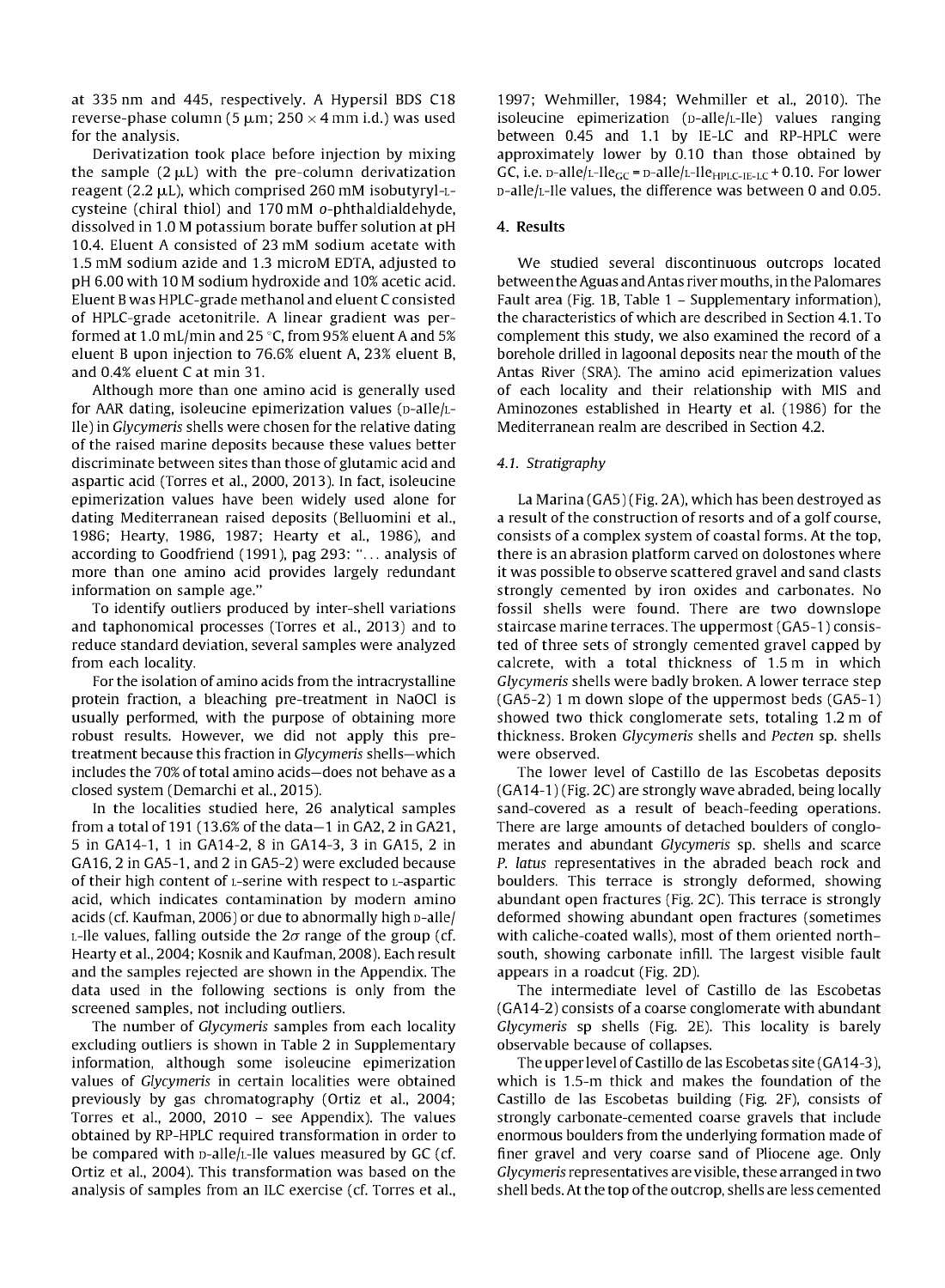and the whole rock is rubefacted and caliche-capped. This outcrop is affected by active tectonics (Fig. 2F), showing collapses and open normal faults with caliehe-encrusted sides.

The Garrucha Sea Promenade section (GA17) comes from a foundation trench excavated in the sea promenade of the Garrucha village (Fig.  $1A -$  Supplementary information). The preserved section comprises 1.5-m-thick gravels dipping offshore at the bottom, and caliehe- and red soil-capped sands at its top. No shell beds are present, but scattered *Glycymeris* sp. representatives and a small *P. la*tus shell fragment were detected. The Pleistocene record lies unconformably on yellow silts from the Upper Pliocene.

The La Gurulla site (GA2) was visible in the walls of a deep foundation trench (Fig. 1B in Supplementary information) showing 2.0-m-thick beach deposits dipping offshore. These are made of loosely cemented gravels and coarse sands with abundant scattered *Glycymeris* sp. shells. The top of the record appears rubefacted and caliche bands are visible. The Pleistocene deposits lie unconformably on offshore dipping gravels and sands of upper Pleistocene age that are foresets of the typical Gilbert delta that mark the end of the marine infill of many marginal basins in the Betic domain (Aguirre, 1998).

The Pedra Gea square deposits (GA21) could be observed because a wide area was stripped in order to remodel an ancient square (Fig. 1C in Supplementary information). Excellent exposures revealed 1.2-m-thick loosely cemented gravel deposits dipping offshore. There are abundant *Glycymeris* sp. shells and no other mollusk species were found. These deposits lie unconformably on yellow silts from the Upper Pliocene.

The Puerto Rey Resort deposits (GA15) are arranged in a narraw racky stripe running parallel to the present-day coast (Fig. 1D-E in Supplementary information). This stripe represents an ancient barrier system in which only beds dipping offshore are discernible, although backbarrier deposits are observed in some points. Scattered *Glycymeris* sp. shells are visible as well as some rare *P. latus* representatives.

The Puerto Rey backbeach deposits (GA19) present abundant G. *insubrica* representatives. These were recovered on the surface of the back beach zone where wave reworking is unusual and shells are more in the Aeolian dominion than in the marine one (Fig. 1Fin Supplementary information). In our view, the shells were transported to their present-day position during abnormally energetic storms or human action.

Puerto Rey beach deposits (GA18) consist of a thin sandy bed that crops out at the bottom of a drainage trench. G. *glycymeris* and G. *insubrica* shells accumulate in a gravelly interbed some centimeters thick. This beach complex was covered by recent alluvial sediments more than 1 m thick. Some shells have been  $14C$  dated at 5,080  $\pm$  220 cal yr (Ortiz et al., 2004).

The marine deposits of Cabezo de la Pella (GA16) appeared capping a low hill near the water line. These deposits were destrayed by the construction of an aquatic park on top. The marine deposits covered an abrasion platform developed on Upper Pliocene yellow silts. Gravels

are largely dominant and two boulder-sized interbeds are observable. The sequence coarsens upwards, being capped by caliche and strongly cemented. Large *Pecten* cf. *jacobaeus* are visible, together with *Glycymeris* sp. shells.

The SRA borehole was drilled on the right margin of the Antas River, near its mouth, in which five units (Fig. 3) can be identified: Unit I (29.7 m-28.2 m) consists of Pliocene yellow-grey marls and silts; Unit <sup>11</sup> (28.2 m-24.2 m) made of loosely cemented gravel with sandy interbeds, and Unit III (24.2 m-18.2 m), with massive finely grained sands, are ascribed to MIS 11; Unit IV (18.2 m to 3.0 m) consists of variegated lutites, with bioclasts and abundant gypsum crystals, and belongs to the end of MIS 6 and MIS 5; the uppermost 3 m (Unit V) are made of laminated finegrained sands of probably MIS 1 age. Ages were obtained through aspartic acid and glutamic acid  $D/L$  values measured in ostracodes *(Cyprideis torosa).* In order to interpret the occurrence of active tectonics during the Pleistocene, these ages were compared with the aminostratigraphy of raised beach deposits established from D-allejL-lle values in *Glycymeris* shells.

# *4.2. Amino acid epimerization*

The use of AAR allowed a general perspective of the Pleistocene shorelines in the Mediterranean basin. The lle epimerization ratios obtained for the shells from the raised marine deposits of Garrucha are shown in Table 2 -Supplementary information. They are arranged according to their relative  $p$ -alle/ $L$ -lle ratios on Fig. 3 and ascribed to the Marine Isotope Stages (MIS) on the basis of the mean D-allejL-lle ratios for these stages in the Mediterranean realm (Hearty et al., 1986; Hearty, 1987; Torres et al., 2000, 2010). In fact, GA15 and GA14-1 were assigned to MIS Se (Torres et al., 2010) and GA18 to MIS 1 (Ortiz et al., 2004). For comparison, the ages obtained in the SRA borehole are also shown on Fig. 3.

Of note, the dating method isoleucine epimerization is useful to discriminate sites at the level of MIS, but the high standard deviation values are related to the taphonomy of these deposits (they are time-averaged) and diagenesis (Torres et al., 2013): the standard deviation was higher in samples from shallow depths, thereby hindering discrimination between MIS substages. Furthermore, amino acids from the intracrystalline fraction of *Glycymeris* shells from the same locality show high standard deviation values, thereby indicating that they do not behave as a closed system (Demarchi et al., 2015).

In general, there was a good correspondence between the extent of Ile epimerization found in the shells from the staircase marine deposits and their elevation (with the exception of GA16 and GA14-3) (Fig. 1B): the highest raised marine beds (GA2, GAS) were the oldest, as reported in other wide series of dated localities along the Spanish Mediterranean coast (cf. Hearty, 1986, 1987; Hearty et al., 1986; Torres et al., 2000). It was also observed that marine deposits piled-up during odd MIS when highstand sea level occurred. GA18  $(0.8 \text{ m})$  and GA19 $(2.0 \text{ m})$  were of Holocene age (Fig. 1B) and represented deposits of the prehistoric and historie shorelines.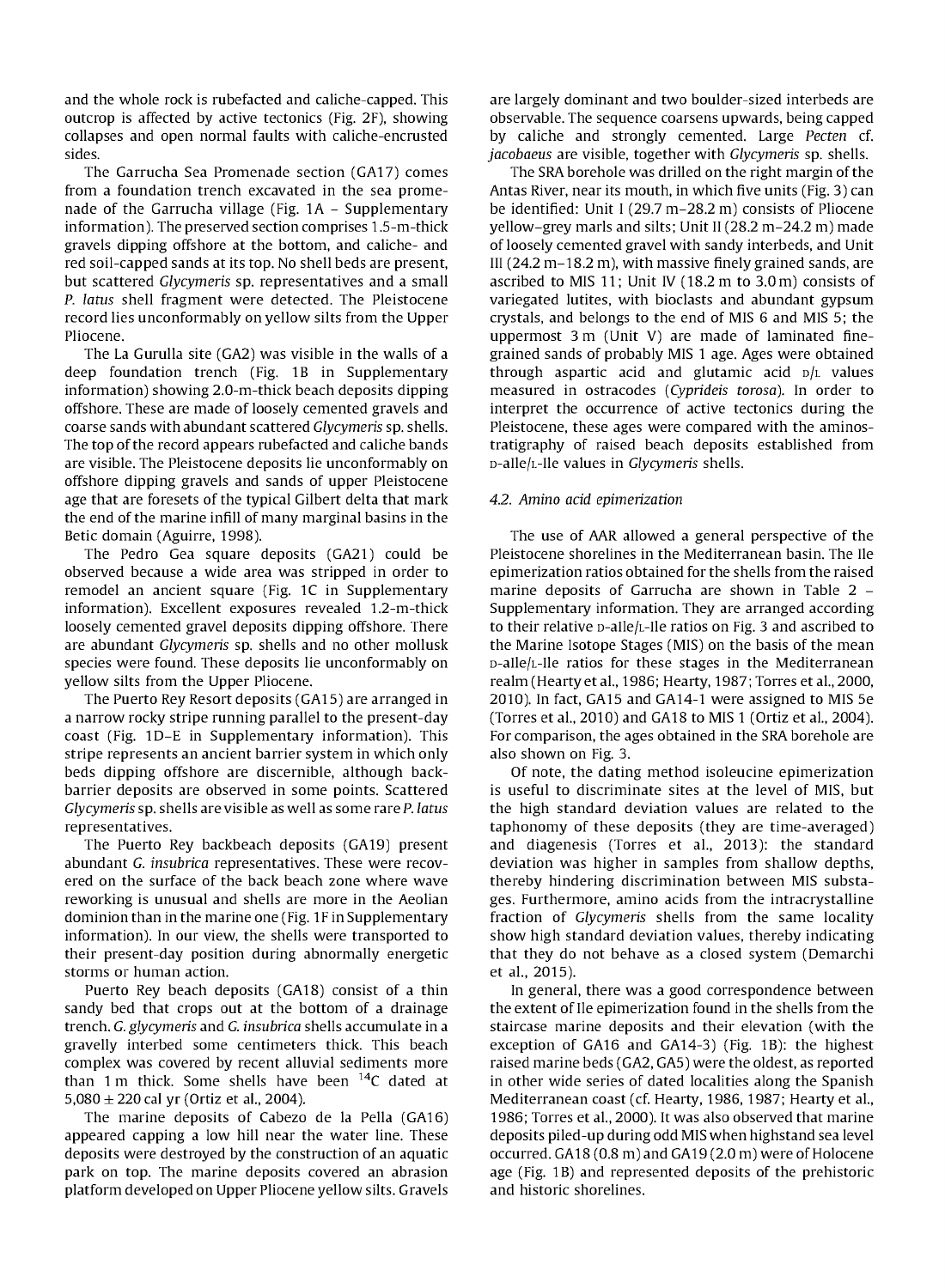

Fig. 3. Aminostratigraphy of the raised marine deposits based on p-alle/<sub>L</sub>-Ile values compared with the mean values for the Aminozones defined in Hearty et aL (1986) and Hearty (1987) and their corresponding MIS. The chronostratigraphy of the SRA borehole is also shown.

## 5. Discussion

The uppermost deposits of La Marina (GA5-1, GA5-2) and La Gurulla (GA2) showed similar average isoleucine epimerization ratios (Table 2 in Supplementary information), being slightly (differences of 0.02 to 0.05 in mean D-aIlejL-Ile values) lower in the upper level of Castillo de las Escobetas (GA14-3). On the basis of their isoleucine epimerization values, these deposits were placed at MIS 11 (Fig. 3), although they might overlap with MIS 9 (1 of 7 samples in GA5-1, 6 of 33 samples in GA2, 11 of 44 samples in GA14-3).

The intermediate level of Castillo de las Escobetas (GA14-2, 3.0m) and the Pedro Gea square (GA21, 4.0m) belonged to MIS 7 (Aminozone F of Hearty et al., 1986; Fig. 1B), whereas the lower level of Castillo de las Escobetas (GA14-1, 0.5m), the Garrucha Sea Promenade (GA17, 4.0 m) and Puerto Rey (GA15, 7.0 m) were deposited during MIS 5e (Aminozone E of Hearty et al., 1986; Fig. 1B).

Of note, the mean  $D$ -alle/ $L$ -Ile values of GA14-2 and GA21 fell within MIS 7 (Aminozone F of Hearty et al., 1986). but the variability was such that they might also belong to MIS 5 (Aminozone E). However, of note, only three samples of a total of 10 in GA14-2 and 1 sample of a total of 6 in GA21 showed low  $D-\text{alle/L-He}$  values, typical of the Aminozone E. Moreover, representatives of P. latus, traditionally considered a marker of the Tyrrhenian stage (MIS 5e) (Cuerda, 1987), were absent in these localities. In contrast, MIS 5 localities (GA15, GA14-1, GA17) contained P. latus shells, which have also been reported in many sites belonging to this stage, not only along the Iberian Mediterranean coast (Dabrio et al., 2011; Goy et al., 2006; Hearty et al., 1986; Torres et al., 2000, 2010) and Mallorca (Hearty, 1987; Torres et al., 2010), but also in Italy (Belluomini and Delitala, 1988; Belluomini et al., 1986, 1993; Hearty, 1986; Hearty et al., 1986), Morocco (Brückner, 1986; Hearty, 1986), and Tunisia (Hearty, 1986; Milleret al., 1986). However, P. latus was also observed in certain Mediterranean MIS 7 deposits (Torres et al., 2010; Zazo, 1999; Zazo et al., 2003). On the whole, GA14-2 and GA21 could be assigned to MIS 7.

These sources of uncertainty can be explained because, according to Murray-Wallace (1995) and previous studies on Glycymeris shells (Demarchi et al., 2015; Hearty et al., 1986; Torres et al., 2013), a series of errors can accumulate in the measured  $D/L$  values since dating raised beach deposits is complex, at least with regard to individual MIS substages. Demarchi et al. (2015) observed that even the intracrystalline fraction of proteins in Glycymeris shells is prone to decomposition. Furthermore, differential diagenesis, burial depth, and time averaging, among other factors (Torres et al., 2013), produce high standard deviations in DjL values. Moreover, Glycymeris shells have a complex microstructure, the extent of racemization/epimerization differing by as much as 30% in different sections ofthe shell (Hearty et al., 1986; Torres et al., 2013). The inner layer at the apex of the shell is proposed as the optimal sampling position for AAR analyses.

Thus, although Glycymeris shells are probably not the best material for AAR dating purposes, they are ubiquitous-with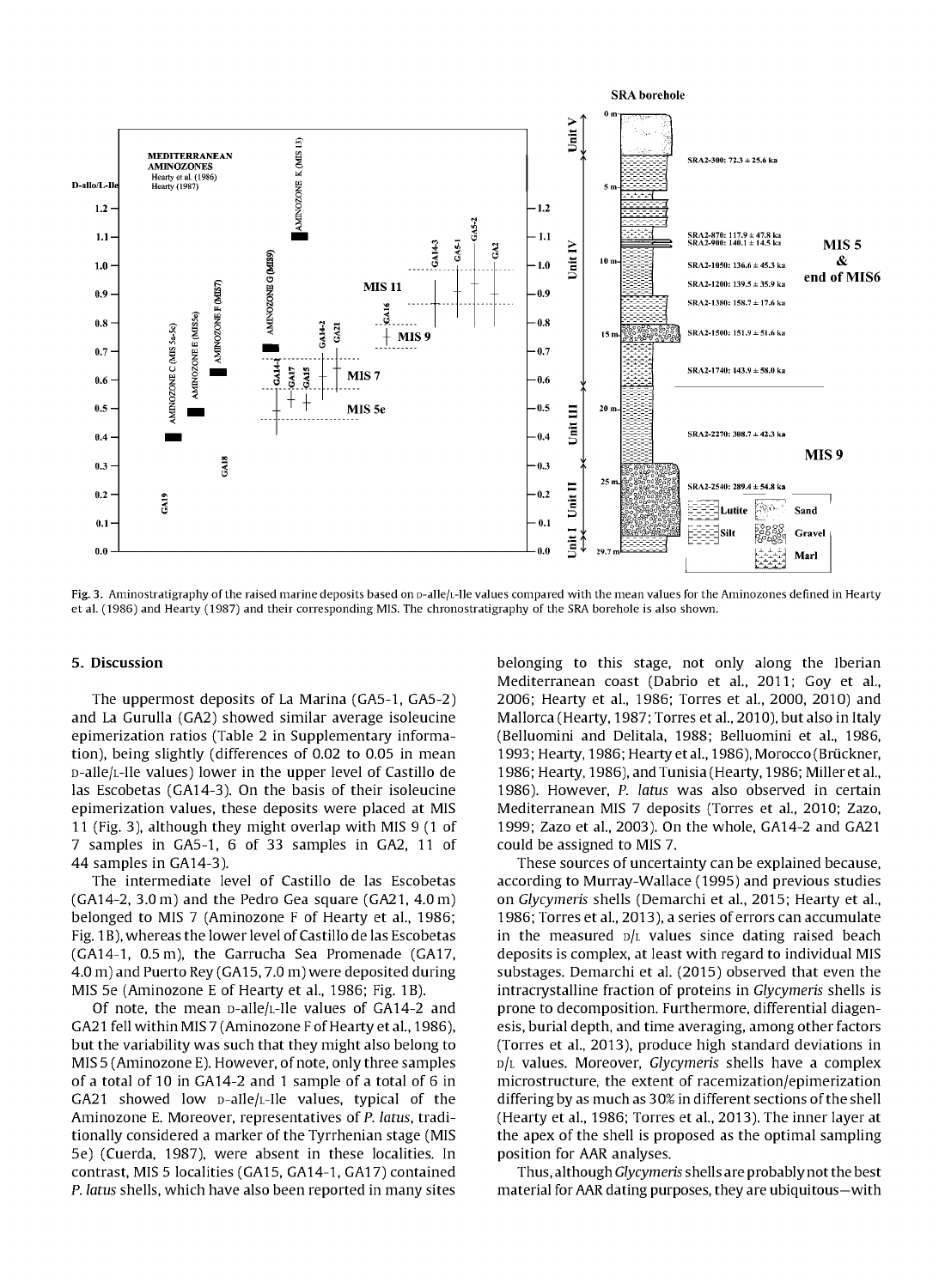rare exceptions-in the Quaternary western Mediterranean raised beach deposits, where representatives of other bivalves are uncommon, with the exception of *Arca noae,* which is associated with rocky bottoms. Therefore, *Glycymeris* shells are generally the only material in the western Mediterranean realm with which it is possible to conduct dating studies, at least for MIS (Torres etal., 2013). However, Pierini et al. (in press) satisfactorily used *Pecten* shells for dating raised deposits on the Greek coastline.

The oldest raised beach deposits (MIS 11) maintained a similar elevation along the paleo-coast from La Marina (GAS, 20.0 m), where they overlie rocks from the Nevado Filábride complex (Sierra Filabres), until its northern tip in La Gurulla (GA2, 24.0 m), where they lie unconformably on Upper Pliocene sediments. However, GA14-3 is located at 6.0 m a.s.l., attesting to the influence of active tectonics. Therefore, the Palomares Fault was active after MIS 11.

Other evidences ofrecent tectonic activity are related to the beach deposits of Cabezo de la Pella (GA16) which were assigned to MIS 9 (Aminozone G of Hearty et al., 1986; Fig. 3). These raised beach deposits (GA16) can be correlated with the lower part of the SRA record (Units <sup>11</sup> and lll), placed ca. 10 m b.s.! (Fig. 3), on the basis of AAR dates. The paleogeographical scenario can be interpreted as marine deposits in a protected bay and might be what remains ofthe former marine Vera Basin defined in Stokes (2008). The present-day differences in elevation between GA16 and MIS 9-assigned deposits of SRA borehole were probably related to local tectonic uplift, i.e. the Cabezo de la Pella hill (Fig. 1B) would have played an important role in the geomorphological evolution of the area, as reflected in the absence ofMIS 7-dated sedimentsin the SRA record. This interpretation implies intense activity of the Palomares Fault, which would also explain the singular morphology of the La Gurulla hill, characterized by a straight and vertical talus. Therefore, the Palomares Fault was being responsible for a total vertical slip of ca. 35 m. This activity means an average rate of ca. 35 m/300 ka, which is in agreement with Bell et al. (1997), who calculated a vertical slip rate of 100 mm/ka for the Carboneras Fault during the last 100 ka, and with Silva et al. (2003), who calculated a differential uplift of 100-80 mm/ka.

The intermediate level of Castillo de las Escobetas (GA14-2, 3.0 m) and the Pedro Gea square (GA21, 4.0 m) would correspond to the highstand sea level of MIS 7. These deposits are deformed (Torres et al., 2000), but the fault trace is difficult to map because the area is covered with buildings. The geomorphological position of these deposits is consistent with the age of the Antas river incision in Alfaix (Fig. 1A), when the building up of tufa deposits started during MIS 7 (Stokes, 2008). The highstand sea level that occurred during MIS 7 also produced several marine deposits along the Spanish Mediterranean coast (Goy et al., 2006; Hearty, 1987; Torres et al., 2010; Zazo et al., 2003), including some in Roquetas de Mar, Pozo del Esparto, and La Marina-Santa Pola (Fig. 1A). Marine terraces of this age are also found in Morocco (Brückner, 1986) and Italy (Belluomini et al., 1986, 1993; Hearty et al., 1986).

Deposits belonging to MIS 5 comprised distinct morphological units: between the Aguas River's mouth

and the northern tip of the Garrucha village (including the localities GA14-1, 0.5 m, and GA17, 4.0 m), active tectonics strongly affected these deposits, which are clearly visible as open faults with caliche-coated separated walls (Fig. 2C). Almost all the Garrucha Sea Promenade (GA17) was developed on this terrace and underwater in the port area (1 m below the sea level) there is an undated terrace, which could belong to a MIS 5 substage, as also occurs in the Cabo de Huertas zone (Torres et al., 2000)-Fig. 1A.

Between the Antas River's mouth and the Cabezo de la Pella hill, the raised beach deposits assigned to MIS Se (with *P. latus)* are at a higher elevation (GA15) and appear as a bar with its top 11 m a.s.! (Figs. 1 and 2A), closing the Antas River's mouth and thus creating a lagoon whose coeval deposits identified in the SRA record are 2.5 m b.s.l. (Unit IV - Fig. 3), attesting to moderate subsidence.

Similarly, in the coastal area to the south of the province of Alicante (Santa Pola - Fig. 1A), a neotectonic event produced alternating uplifted areas constituted by marine terraces and subsiding zones, which host lagoons (e.g., Santa Pola Lagoon) separated from the open sea by beach barriers, at least since Middle Pleistocene times (Dabrio et al., 2011). In the nearby Pego-Oliva Basin (Alicante), a lagoon also developed (Torres et al., 2014). According to Schulte et al. (2008), large-scale tectonics triggered a general down-cutting trend, whereas the main aggradation and incision phases occurred during periods of major changes in sea level. In fact, according to Booth-Rea et al. (2004) and Martínez-Díaz and Hernández-Enrile (2004), the existence of extensional tectonics linked to the Carboneras Fault seem to be responsible for continuous and regional tilting processes, which transformed a preexisting morphology, creating new Neogene and Quaternary basins in the area and smaller tilted blocks, like in the Garrucha area.

GA18 and GA19 represent Holocene age deposits, thereby demonstrating a retreat of the shoreline during the Upper Holocene.

#### 6. Conclusions

Amino acid epimerization analysis is a powerful tool for deciphering the geomorphological evolution in coastal areas, especially in regions influenced by marked active tectonics. However, although intra-shell and inter-shell variations in *Glycymeris* shells caused by differential diagenesis, time averaging, and other factors can produce significant variability in p-alle/L-lle values, this material proved usefui to discriminate sites at the level of MIS.

In the Garrucha area, five staircase raised beach deposits were described. Together with our examination of the lagoonal deposits of SRA borehole, these studies allowed us to infer that active tectonics of the Palomares Fault affected the Vera Basin during Middle and Upper Pleistocene times. In fact, Quaternary deformation also affected many Neogene Mediterranean satellite basins.

The largest deformation of the Palomares Fault, with a vertical slip on its eastern side, was dated after MIS 11, affecting deposits that now are capping the top of the Cerro Largo hill, where the Garrucha village is built. In contrast, the western side of the fault was not so active.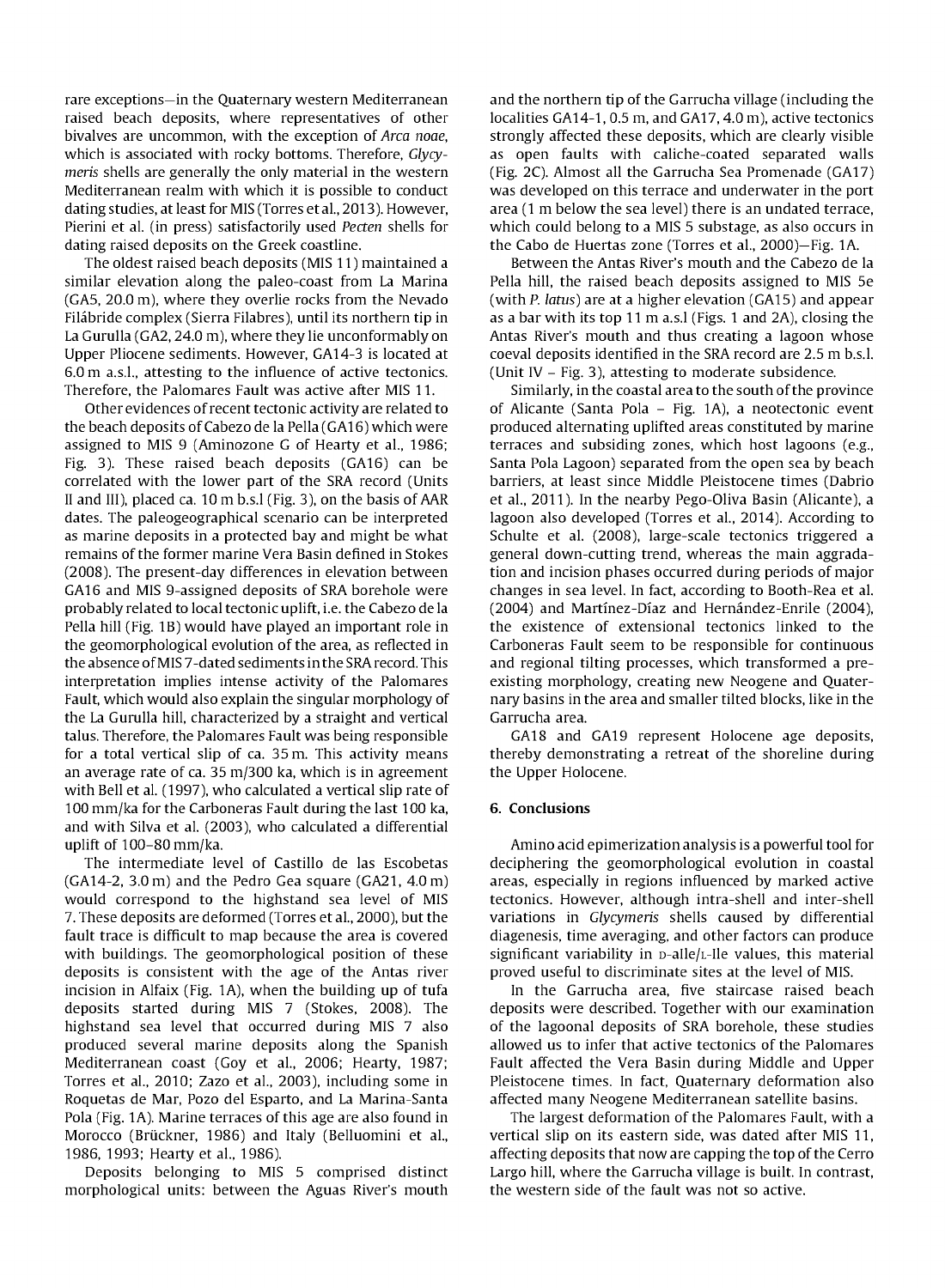To a lesser extent, the satellite faults of the Palomares Fault remained active after MIS 5, affecting MIS 11 deposits that were in part lowered, and MIS 7 deposits that were strongly fractured in such a way that only AAR analyses of samples from collapsed blocks allowed recognizing their presence. MIS 5 marine deposits were also faulted and tilted northwards, being presumably below sea level in the village's port area.

#### **Aclmowledgements**

Funding was obtained through the projects "Paleoclimatological revision of climate evolution in Western Mediterranean region" (European Union, CE-FI2W-CT91- 0075) and "Paleohidrogeological Data Analysis and Model Testing" (European Union, FIKW-CT-2001-00129). The Biomolecular Stratigraphy Laboratory has been partially funded by ENRESA. We thank Beatrice Demarchi and Pedro Alfaro for their helpful comments on the manuscript.

#### Appendix A. Supplementary **information**

Supplementary information associated with this article can be found, in the online version, at http://dx.doi.org/10. 1016jj.crte.2015.12.004.

# **References**

- Aguirre, j., 1998. El Plioceno del SE de la Península Ibérica (provincia de Almería). Síntesis estratigráfica, sedimentaria, bioestratigráfica y paleogeográfica. Rev. Soc. Geol. Esp. 11, 297-315.
- Bell, j.W., Amelung, F., King, G.CP., 1997. Preliminary late Quaternary slip history of the Carboneras fault in southeastern Spain. j. Geodyn. 24, 51-66.
- Belluomini, G., Delitala, L., 1988. Amino acid racemization dating of Quaternary deposits of Central and Southern ltaly. Org. Geochem. 13,735-740.
- Belluomini, G., Branca, M., Delitala, L., Pecorini, G., Spano, C, 1986. Isoleucine Epimerization Dating of Quaternary Marine Deposits in Sardinia, Italy. Zeits. Geomorph. 62, 109-117.
- Belluomini, G., Manfra, L., Proposito, A, 1993. Una recente aminocronologia dei depositi marini pleistocenici dell'area di Montalto di Castro e Tarquinia (Viterbo). <sup>11</sup> Quaternario 6, 241-248.
- Booth-Rea, G., Azañón, J.M., Azor, A., García-Dueñas, V., 2004. Influence of strike-slip fault segmentation on drainage evolution and topography. Acase study: the Palomares Fault Zone (southeastern Betics, Spain). j. Struct. Geol. 26,1615-1632.
- Bordoni, P., Valensine, G., 1998. Deformation of the 125 ka marine terrace in Italy: tectonic implications. In: Stewart, l., Vita-Finzi, C (Eds.), Coastal tectonics. Geol. Soc. Spec. Publ. 146, 71-110.
- Bousquet, j.C, 1979. Quaternary strike-slip faults in southeastern Spain. Tectonophysics 52, 277-286.
- Brückner, H., 1986. Stratigraphy, evolution and age of Quaternary marine terraces in Morocco and Spain. Zeits. Geomorph. 62, 83-101.
- Causse, C, Goy, j.L., Zazo, C, Hillaire-Marcel, C, 1993. Potentiel chronologique (Th/U) des faunes pléistocènes méditerranéennes : exemple des terrasses marines des régions de Murcie et Alicante (Sud-Est de I'Espagne). Geodin. Acta. 6, 121-134.
- Cuerda, j., 1987. Moluscos marinos y salobres del Pleistoceno Balear. Caja de Baleares "Sa Nostra", Mallorca.
- Dabrio, Cj., Zazo, C, Cabero, A, Goy, j.L., Bardají, T., Hillaire-Marcel, C, González-Delgado, J.A., Lafio, j., Silva, P.G., Borja, F., García-Blázquez, AM., 2011. Millennialjsubmillennial-scale sea level fluctuations in western Mediterranean during the second highstand of MIS 5e. Quat. Sci. Rev. 30, 335-346.
- De Larouzière, F.D., de Bolze, J., Bordet, P., Hernández, J., Montenat, C., Ott d'Estevou, P., 1988. The Betic segment of the lithospheric Trans-Alborán shear zone during the Late Miocene. Tectonophysics 152,41-52.
- Demarchi, B., Clements, Coltorti, M., van Locht, R, Kroger, R, Penkman, K., Rose, J., 2015. Testing the effect of bleaching in the bivalve Glycymeris:

a case study of amino acid geochronology on key Mediterranean raised beach deposits. Quat. Geochron. 25, 49-65.

- Díaz del Río Español, V., Fernández Salas, L.M., 2005. El margen continental del levante español y las Islas Baleares. In: Martín Serrano, A (Ed.), Mapa Geomorfológico de España y del margen continental. Instituto Geológico y Minero de España, Madrid, pp. 177-188.
- García-Meléndez, E., 1993. Geodynamic evolution of the Huércal-Overa basin and the Sierra de las Estancias during the Quaternary (Almería, SE Spain) (MSc Thesis). International Institute for Aerospace Survey and Earth Sciences, Enschede (108 p.).
- García-Meléndez, E., Goy, j.L., Zazo, C, 2003. Neotectonics and Plio-Quaternary landscape development within the eastern Huércal-Overa Basin (Betic Cordilleras, southeast Spain). Geomorphology 50,111-133.
- Goodfriend, G.A., 1991. Patterns of racemization and epimerization of amino acids in land snail shells over the course of the Holocene. Geochim. Cosmochim. Acta 55, 293-302.
- Goy, j.L., Zazo, C, Hillaire-Marcel, C, 1986. Stratigraphie et chronologie (UjTh) du Thyrrénien du Sud-Est de I'Espagne. Zeits. Geom. 62, 71-82.
- Goy, j.L., Hillaire-Marcel, CI., Zazo, C, Ghaleb, B., Dabrio, Cj., González-Delgado, J.A., Bardají, T., Civis, j., Preda, M., Yébenes, A, Forte, AM., 2006. Further evidence for a relatively high sea level during the penultimate interglacial: open system U-series ages from La Marina (Alicante, East Spain). Geodin. Acta 19j6, 409-426.
- Gracia, E., Pallás, R, Soto, j.1., Comas, M., Moreno, X., Masana, E., Santanach, P., Díez, S., García, M., Dañobeitia, j., 2006. Active faulting offshore SE Spain (Alboran Sea): implications for earthquake hazard assessment in the Southern Iberian Margin. Earth Planet. Sci. Lett. 241,734-749.
- Harzhauser, M., Kronenberg, G., 2008. A note on Strombus coronatus Defrance, 1827 and Strombus coronatus Röding, 1798 (Mollusca: Gastropoda). Veliger 50, 120-128.
- Hillaire-Marcel, C., Carro, O., Caussé, C., Goy, J.L., Zazo, C., 1986. Th/U dating of Strombus bubonius bearing marine terraces in southeastern Spain. Geology 14, 613-616.
- Hearty, P.j., 1986. An Inventory of Last Interglacial (sensu lato) Age Deposits from the Mediterranean Basin. Zeits. Geomorph. 62, 51-69.
- Hearty, P.J., 1987. New data on the Pleistocene of Mallorca. Quat. Sci. Rev. 6,245-257.
- Hearty, P.j., Miller, G., Stearns, C, Szabo, B.j., 1986. Aminostratigraphy of Quaternary shorelines in the Mediterranean basin. Geol. Soc. Am. Bull. 97,850-858.
- Instituto Geográfico Nacional, 2001. Catálogo sísmico nacional hasta e12001. IGN, Madrid, Spain. , http://www.geo.ign.es/servidor/sismo/cnis/.
- Hearty, P.j., O'Leary, M.j., Kaufman, D.S., Page, M.C, Bright, j., 2004. Amino acid geochronology of individual foraminifer (Pulleniatina obliquiloculata) tests, north Queenland margin, Australia: a new approach to correlating and dating Quaternary tropical marine sediment cores. Paleoceanography 19, PA4022, http://dx.doi.org/ 10.1 029j2004PAOOl 059.
- Kaufman, D.S., 2006. Temperature sensitivity of aspartic and glutamic acid racemization in the foraminifera Pulleniatina. Quat. Geochron. 1, 188-207.
- Kaufman, D.5., 2000. Amino acid racemization in ostracodes. In: Goodfriend, G., Collins, M., Fogel, M., Macko, S., Wehmiller, j. (Eds.), Perspectives in Amino Acid and Protein Geochemistry. Oxford University Press, New York, pp. 145-160. Kaufman, D.5., Manley, W.F., 1998. A new procedure for determining DL
- amino acid ratios in fossils using reverse-phase liquid chromatography. Quat. Geochron. 17, 987-1000.
- Kosnik, M.A., Kaufman, D.5., 2008. Identifying outliers and assessing the accuracy of amino acid racemization measurements for geochronology: 11. Data screening. Quat. Geochron. 3, 328-341.
- Kronenberg, G.C, Lee, H.G., 2007. Genera of American strombid gastropods (Gastropoda: Strombidae) and remarks on their phylogeny. Veliger 49, 256-264.
- Marín-Lechado, C, Galindo-Zaldívar, L., Rodríguez-Fernández, L.R, Serrano, l., Pedrera, A, 2005. Active faults, seismicity and stresses in an internal boundary of a tectonic arc (Campo de Dalías y Níjar, southeastern Betic Cordillera, Spain). Tectonophysics 396, 81-96.
- Marín Vivaldi, j.M., Espinosa Godoy, J., Pérez Rojas, A, 1973. Mapa geológico de España 1:50.000, Hoja 1015 Garrucha. Instituto Geológico y Minero de España, Madrid.
- Martínez-Díaz, j.J., Hernández-Enrile, j.L., 2004. Neotectonics and morphotectonics of the southern Almería region (Betic Cordillera-Spain) kinematic implications. Int. j. Earth Sci. (Geol Rundsch) 93, 189-206.
- Masana, E., Martínez-Díaz, J.L., Hernández-Enrile, J.L., Santanach, P., 2004. The Alhama de Murcia fault (SE Spain) a seismogenic fault in a diffuse plate boundary: seismotectonic implications for the Ibero-Magrebian region.j. Geophys. Res. 109, 1-17.